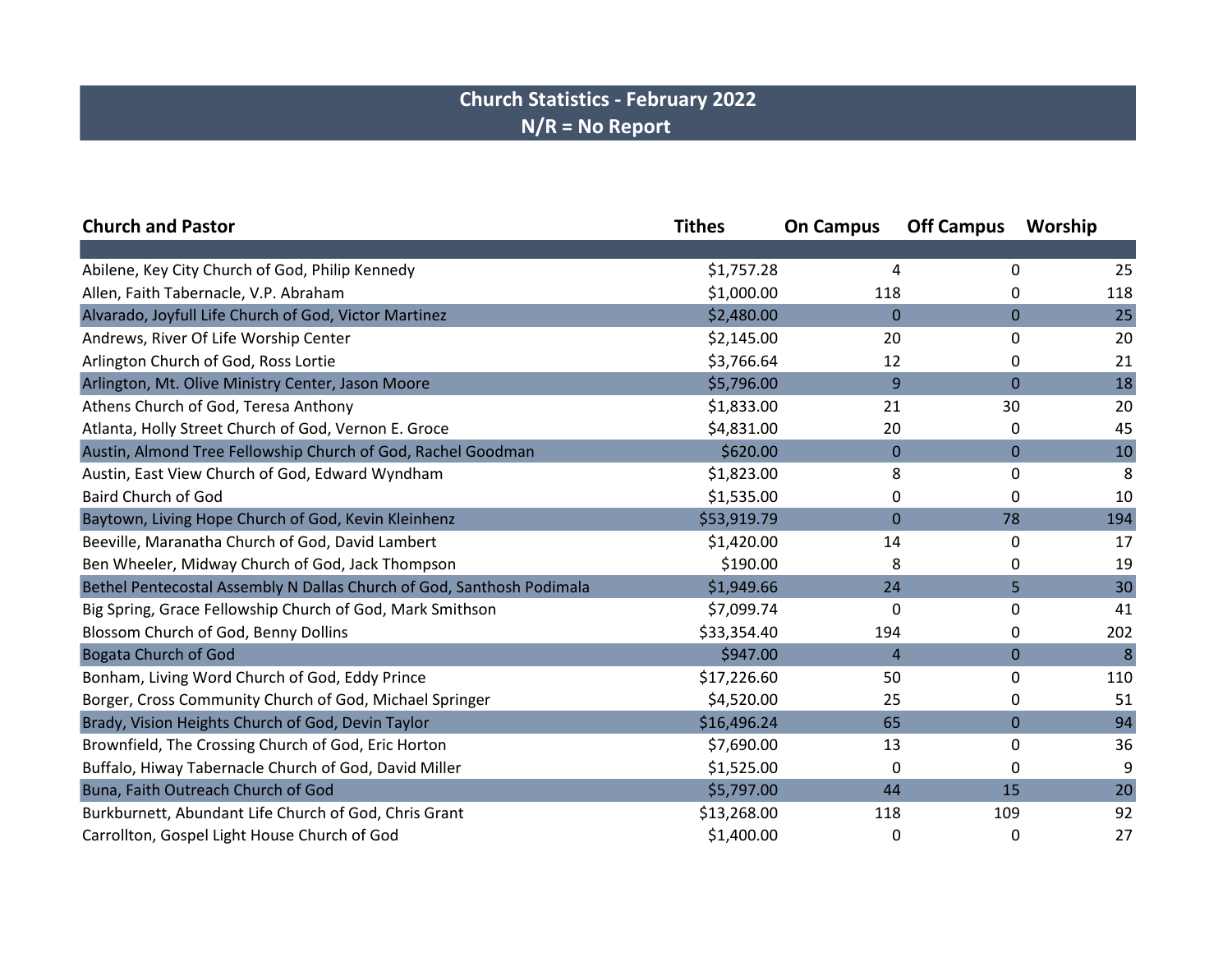| Celina, Redemption Fellowship Church of God, Buddy Cole         | \$5,481.00  | 67             | 14             | 41             |
|-----------------------------------------------------------------|-------------|----------------|----------------|----------------|
| Cleburne, Highpoint Church of God, Kim Higdon                   | \$4,783.95  | 31             | 0              | 51             |
| Columbus Church of God, Melvin Harris                           | \$4,329.00  | 8              | 0              | 38             |
| Conroe, Emmanuel Church of God, Emmanuel Khurram                | \$1,410.00  | $\overline{0}$ | $\overline{0}$ | 54             |
| Conroe, Family Worship Center Church of God, Torivio Trevino    | \$3,913.11  | 0              | 8              | 27             |
| Corpus Christi Church of God, Jack Carrier                      | N/R         | 0              | 0              | $\mathbf 0$    |
| Corsicana, House of Praise Church of God, Tim Schane            | \$9,384.33  | 12             | 65             | 30             |
| Crockett Church of God, Sharon Walker                           | \$1,100.00  | 10             | 0              | 9              |
| Crosby, Harvest Time, David Faircloth                           | \$13,242.00 | 48             | $\overline{2}$ | 110            |
| Dallas Church of God, Shaji Thomas                              | \$300.00    | 22             | $\overline{0}$ | 22             |
| Dallas, Crossview Church of God, Thomas Thomas                  | \$8,000.00  | 0              | 0              | 0              |
| Dallas, Harvest Church of God, Ebby Mammen                      | N/R         | 0              | 0              | 0              |
| Dallas, Living Waters, Abe Singh                                | N/R         | $\overline{0}$ | 0              | $\overline{0}$ |
| Dallas, Metro, Satish Kumar                                     | \$20,000.00 | 200            | 50             | 350            |
| Dallas, North Dallas Church of God, Babu Iype                   | \$3,355.00  | 0              | 0              | 0              |
| Dallas, Restoration Point, Brandon Smith                        | \$12,704.37 | 75             | 50             | 175            |
| Dallas, Turning Point, Russell Dotson                           | \$27,552.82 | 144            | 38             | 190            |
| Dallas, Word of Life, Alex Philip                               | \$4,555.00  | 0              | 0              | 0              |
| Denton Church of God, Glen Daniels                              | \$2,775.00  | 40             | 40             | $\mathbf{0}$   |
| Edgewood, New Journey, Charles Hinton                           | \$8,982.01  | 11             | 309            | 48             |
| Elevate Worship Center, Bruce Beam                              | \$2,028.98  | 16             | 5              | 25             |
| Emory, Freedom Church of God, David Hamm                        | \$9,971.50  | 10             | 0              | 55             |
| Ennis, Foundation of Life, Raymond Richardson                   | \$25,407.45 | 100            | 0              | 206            |
| Farmers Branch Church of God, Bruce Gregory                     | \$3,781.03  | 0              | 0              | 13             |
| Fort Worth, Diamond Oaks Worship Center, Matthew Prince         | \$6,140.00  | 52             | 0              | 69             |
| Fort Worth, Nueva Esperanza, Israel Robles, Sr.                 | \$1,800.00  | 30             | 0              | 40             |
| Fort Worth, Rock of Ages                                        | N/R         | $\mathbf 0$    | 0              | 0              |
| Fort Worth, Smith's Chapel Church of God, Jessie Smith          | N/R         | $\overline{0}$ | $\overline{0}$ | $\overline{0}$ |
| Fort Worth, THE WORD @ Lakeside Church of God, Brandon Bohannon | \$31,864.36 | 124            | 13             | 195            |
| Fort Worth, Victory Life Outreach, Beverly Burkins              | N/R         | 0              | 0              | 0              |
| Fort Worth, The Bridge Church of God, Steve Molton              | \$4,192.80  | $\mathbf 0$    | 0              | 30             |
| Fort Worth, The Freedom Center, Tonnie May                      | \$15,400.00 | 43             | 0              | 55             |
| Frisco, Friendship Church of God, Mark Crawford                 | \$29,483.00 | 0              | 0              | 0              |
| Gainesville, Harvest Time Church of God, Tymothy Seymour        | \$2,696.00  | 11             | $\mathbf 0$    | 11             |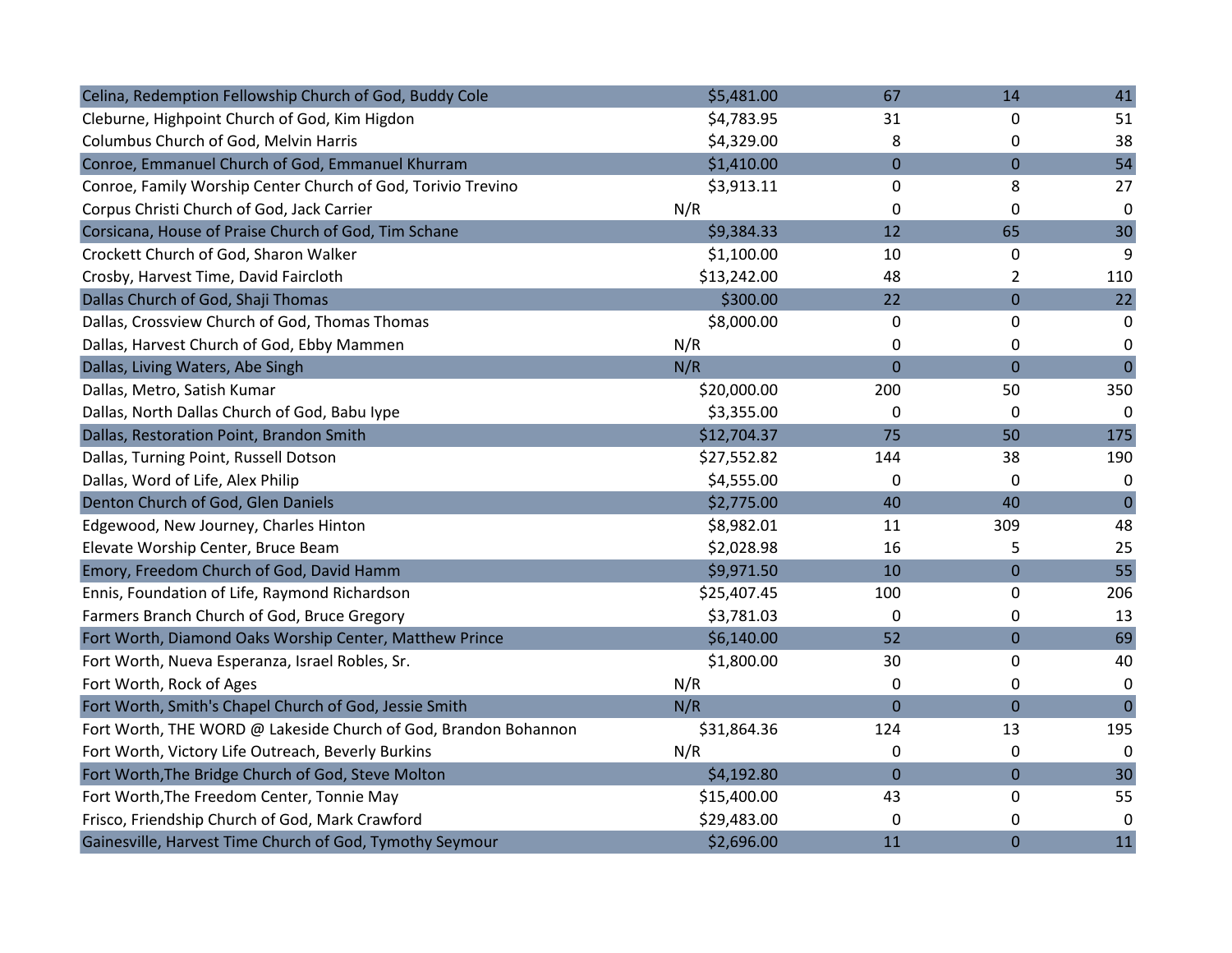| Galena Park, True Word Deliverance Min COG, Terry Gilbert   | N/R         | 0                       | 0              | 0                       |
|-------------------------------------------------------------|-------------|-------------------------|----------------|-------------------------|
| Garland, Abundant Praise Fellowship, Keith Green            | N/R         | $\Omega$                | 0              | 0                       |
| Garland, Lifeway Church of God, Johnson Zachariah           | \$2,000.00  | 14                      | 0              | 14                      |
| Garland, Mount Sinai                                        | \$1,000.00  | $\mathbf{0}$            | 0              | 0                       |
| Graham Church of God, Dawayne Barnett                       | \$6,328.60  | 100                     | 0              | 56                      |
| Granbury Church of God, Brett Quillin                       | \$16,738.06 | 57                      | $\overline{0}$ | 104                     |
| Grand Prairie, Iglesia De Dios Josue 1 COG, Jose Jasso      | \$1,110.95  | 20                      | 15             | 32                      |
| Grapevine Church of God, Roger Alzamora                     | \$3,851.08  | 8                       | $\mathbf{1}$   | 40                      |
| Gun Barrel City, Cedar Creek Church of God, Glenn Dyson     | \$18,668.00 | 75                      | 70             | 130                     |
| Hamlin, New Life Fellowship, Billy Weaver                   | N/R         | $\mathbf 0$             | 0              | 0                       |
| Henrietta Church of God, Steven Heine                       | \$2,905.00  | 20                      | 43             | 0                       |
| Houston, Centro Cristiano Koinonia, Julio Perez             | \$1,600.00  | $\overline{\mathbf{r}}$ | $\overline{2}$ | 82                      |
| Houston, Deer Park, Austin Shepard                          | \$2,534.37  | 21                      | 0              | 44                      |
| Houston, Full Gospel, Mathew Philip                         | \$700.00    | 30                      | 32             | 64                      |
| Houston, International, Johnny Lee House                    | \$4,832.00  | 35                      | 20             | 44                      |
| Houston, Mission Church of God, Abraham George              | N/R         | 0                       | 0              | 0                       |
| Houston, Southwest Church of God, John Thomas               | \$1,600.00  | 82                      | 12             | 100                     |
| Houston, West Little York Church of God, Emory Thompson     | \$3,096.00  | 20                      | $\overline{0}$ | 20                      |
| Hurst, Life Fellowship Church of God, Michael Newcomb       | \$39,947.26 | 176                     | 0              | 233                     |
| Iowa Park, Lakeview Church of God, Daniel Robertson         | \$23,328.04 | 380                     | 0              | 301                     |
| Irving, Grace Pointe Church of God, Patrick Wooten          | \$33,282.79 | 59                      | 0              | 313                     |
| Jacksonville, Golden Harvest Church of God, Clifford Taylor | \$615.00    | 0                       | 0              | 10                      |
| Keller, Harvest Christian Center COG, James Daniels         | \$31,451.81 | 60                      | 0              | 116                     |
| Kermit Church of God, Eddie Whitefield                      | \$2,758.80  | 10                      | 15             | 25                      |
| Kilgore, Eastview Church of God, Curtis Wood                | \$6,191.00  | 34                      | 0              | 59                      |
| Killeen, Abundant Life Church of God, David Scoggins        | \$16,219.14 | 42                      | 38             | 112                     |
| Lannius Church of God, Dereck White                         | \$17,774.00 | 30                      | 0              | 47                      |
| Leander Church of God, Mark Shelnutt                        | \$8,883.00  | 25                      | 7              | 53                      |
| Lewisville, Redemption Life, A D Fretwell                   | \$1,441.65  | 5                       | 0              | 14                      |
| Livingston, Lake Livingston, Donald Dyson                   | \$1,590.00  | $\mathbf 0$             | 0              | $\pmb{0}$               |
| Longview, Connect Church, Stephen Tilmon                    | N/R         | 0                       | 0              | 0                       |
| Longview, Grace Crossing, William Carnley                   | \$3,100.00  | 0                       | 0              | 28                      |
| Longview, Lighthouse, Oliver Wendell Rudd                   | \$497.00    | 3                       | $\overline{0}$ | $\overline{\mathbf{3}}$ |
| Longview, New Horizon, Kenneth Antley                       | \$10,643.50 | 17                      | 0              | 53                      |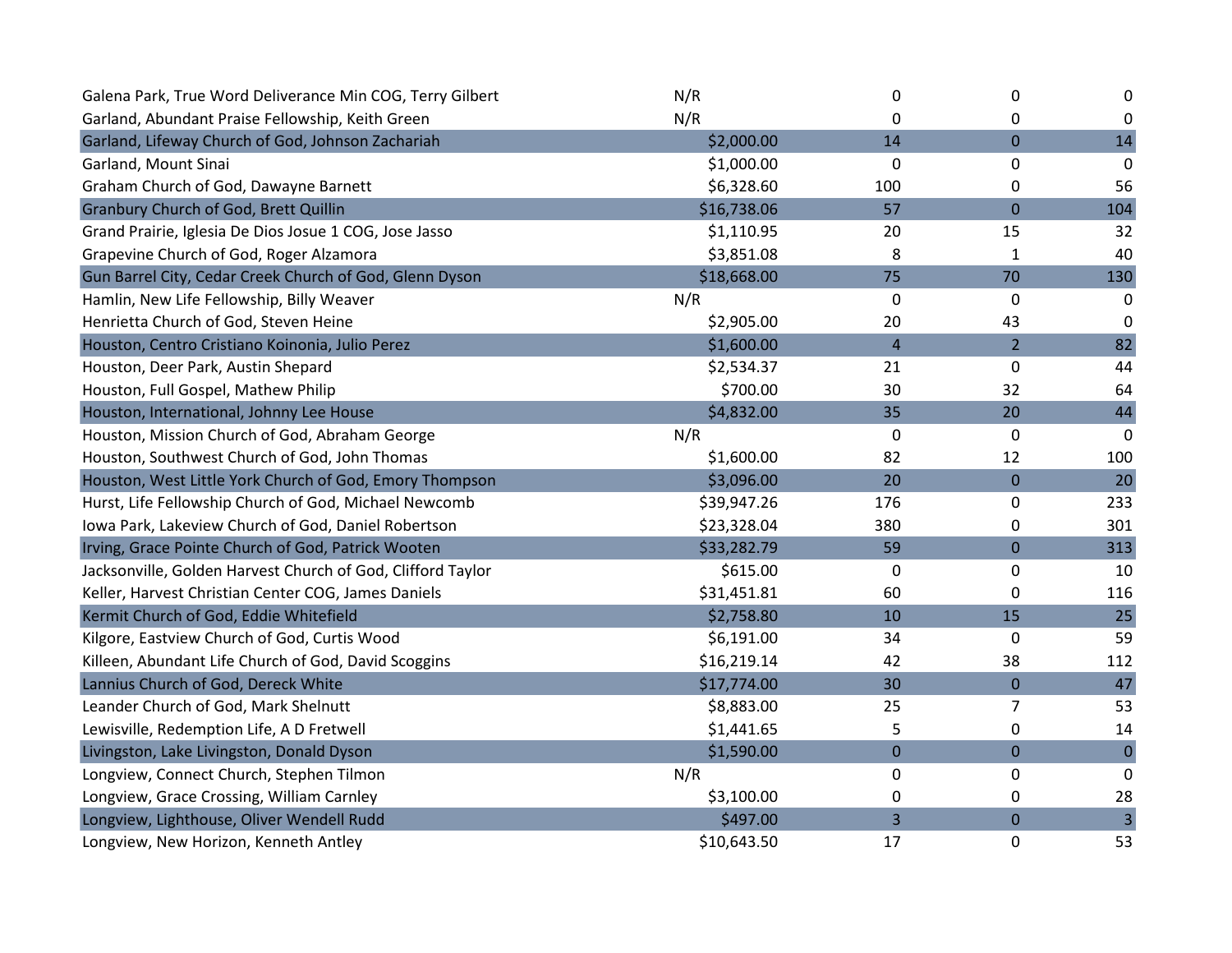| Lubbock, Maranatha, Les Rutherford                | N/R         | 0                | 0              | $\mathbf 0$    |
|---------------------------------------------------|-------------|------------------|----------------|----------------|
| Lubbock, Quaker Ave, Michael Cleghorn             | \$17,490.00 | 62               | 0              | 55             |
| Mansfield, Walnut Creek, Kurt Routon              | \$11,216.20 | 15               | 0              | 61             |
| McAllen, McColl Rd, Loida Cavazos                 | \$1,326.00  | 14               | 20             | $\overline{7}$ |
| McKinney Church of God, Bobby Hash                | \$5,680.00  | 11               | 10             | 23             |
| Melissa Church of God, Kelly Montgomery           | \$12,365.00 | 13               | 9              | 35             |
| Mesquite, Peniel, Abraham (Sunny) Thomas          | \$1,000.00  | 0                | 0              | 78             |
| Midland Church of God, Nathan Headrick            | \$13,288.80 | 28               | 210            | 35             |
| Midlothian, Ellis County Outdoorsman, Don Lott    | \$6,116.70  | 0                | 0              | 32             |
| Mineral Wells Church of God, Jerrel Tomlin        | \$11,609.86 | 43               | 188            | 0              |
| New Boston, Turning Point, Ronnie Roberts         | \$300.00    | 15               | 5              | 16             |
| Odessa, Grandview, Rafael Aguirre                 | \$6,398.91  | 0                | 0              | 60             |
| Odessa, Westview, Charles Shuffield               | \$1,870.00  | 20               | 0              | 25             |
| Onalaska, Revival Center, Matthew Jones           | N/R         | $\overline{0}$   | $\overline{0}$ | $\mathbf 0$    |
| Palestine, Cornerstone Worship Ctr, David Malone  | \$15,372.32 | 45               | 0              | 110            |
| Pampa Church of God, Carl Dawson                  | \$2,055.00  | 7                | 0              | 14             |
| Paris Church of God, Doug Holt                    | \$31,944.73 | 217              | 205            | 228            |
| Paris, Breakthrough Church of God, Gordon Barnes  | \$10,727.00 | 115              | 0              | 115            |
| Paris, Canaanland, Blake Stogsdill                | \$5,715.00  | 4                | 28             | 53             |
| Paris, Pathway International, Samuel Evers        | \$23,779.73 | 76               | 0              | 148            |
| Pennington, Faith Chapel, Tresea Land             | \$1,031.00  | 14               | 0              | 16             |
| Perryton Church of God, D.J. Tracy                | \$876.00    | 0                | 0              | 7              |
| Perryton, Jesucristo el Pan de Vida, Pablo Perez  | \$2,580.00  | $\mathbf 0$      | $\mathbf 0$    | 50             |
| Pittsburg Church of God, Forrest Bass             | \$7,561.00  | 0                | 0              | 18             |
| Point, Clarks Chapel, Nathan Bounds               | \$28,551.59 | 20               | 0              | 52             |
| Port Arthur, Twin Cities, Lewis Morris            | \$2,311.00  | $\overline{4}$   | $\mathbf 0$    | $\bf 8$        |
| Powderly Church of God, Mark Sanders              | \$9,724.91  | 13               | 0              | 69             |
| Ranger Church of God, Clinton Eaton               | N/R         | 0                | 0              | $\mathbf 0$    |
| Richwood, The Light Church of God, Zachary Baker  | N/R         | $\boldsymbol{0}$ | $\overline{0}$ | $\mathbf 0$    |
| San Antonio, New Vision, Rodney Cundiff, Jr.      | \$4,368.00  | 0                | 0              | 19             |
| San Antonio, Shepherd of the Hills, Marcus Burgos | N/R         | 0                | 0              | $\Omega$       |
| San Antonio, Southside, Brady Hacker              | \$8,479.30  | 14               | $\mathbf 0$    | 100            |
| Sherman, Pathway, Don Russell                     | \$5,625.10  | 9                | 0              | 27             |
| Snyder, Iglesia de Dios Ebenezer, Daniel Guzman   | \$1,784.00  | 0                | 0              | 13             |